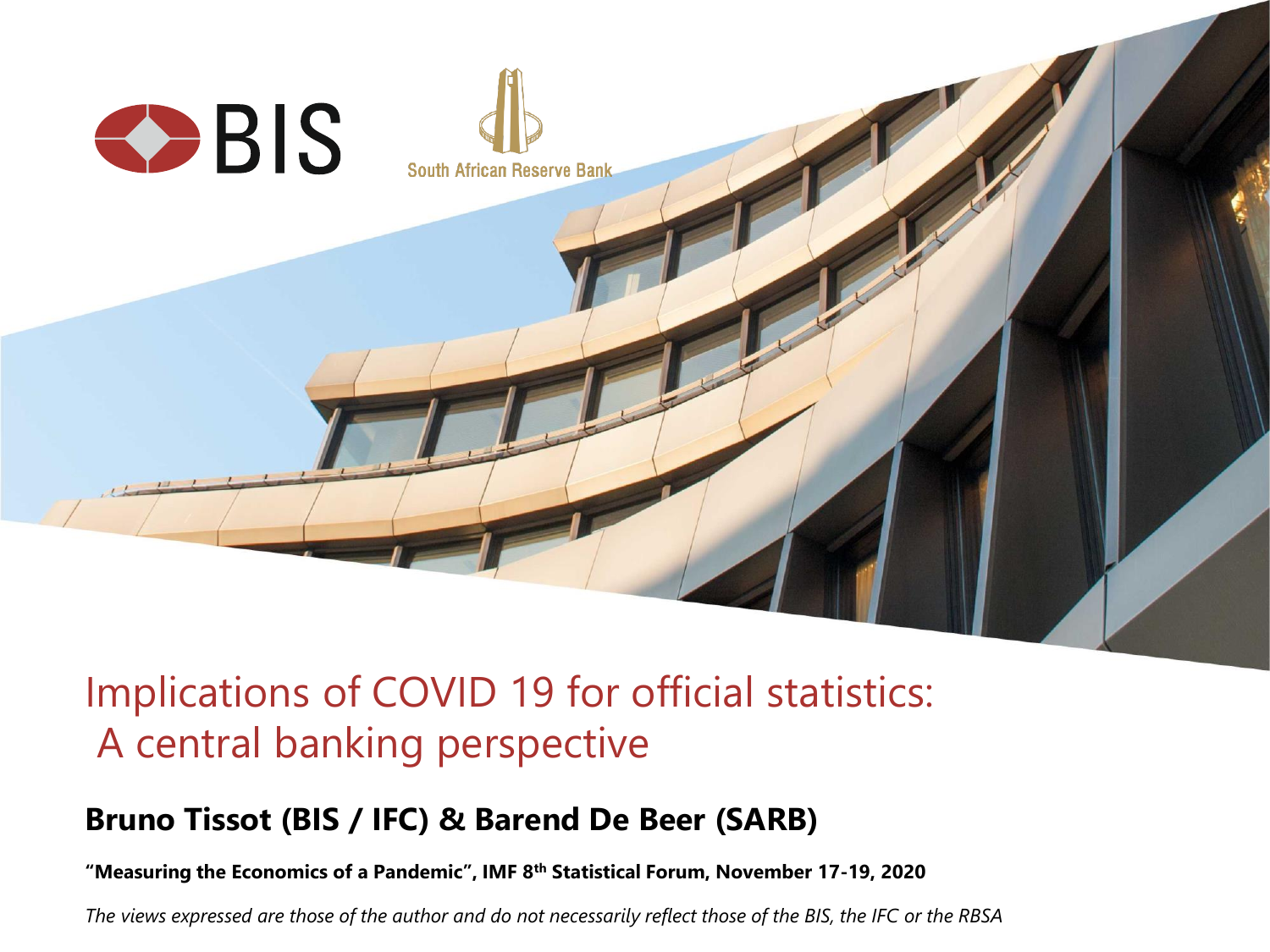## **Introduction**

## ⚫ **Impact of CV19 on official statistics**

#### ⚫ **Key issue for central banks**

➢ As producers: data gaps / methodological innovations

 $\triangleright$  As users: new needs in the face of information disruptions

### ⚫ **Three main lessons**

- ➢ "Chests" of statistics compiled since 2007–09
- ➢ Data gaps remain, exacerbated by CV19 / financial innovation
- ➢ Go beyond "standard" offering of official statistics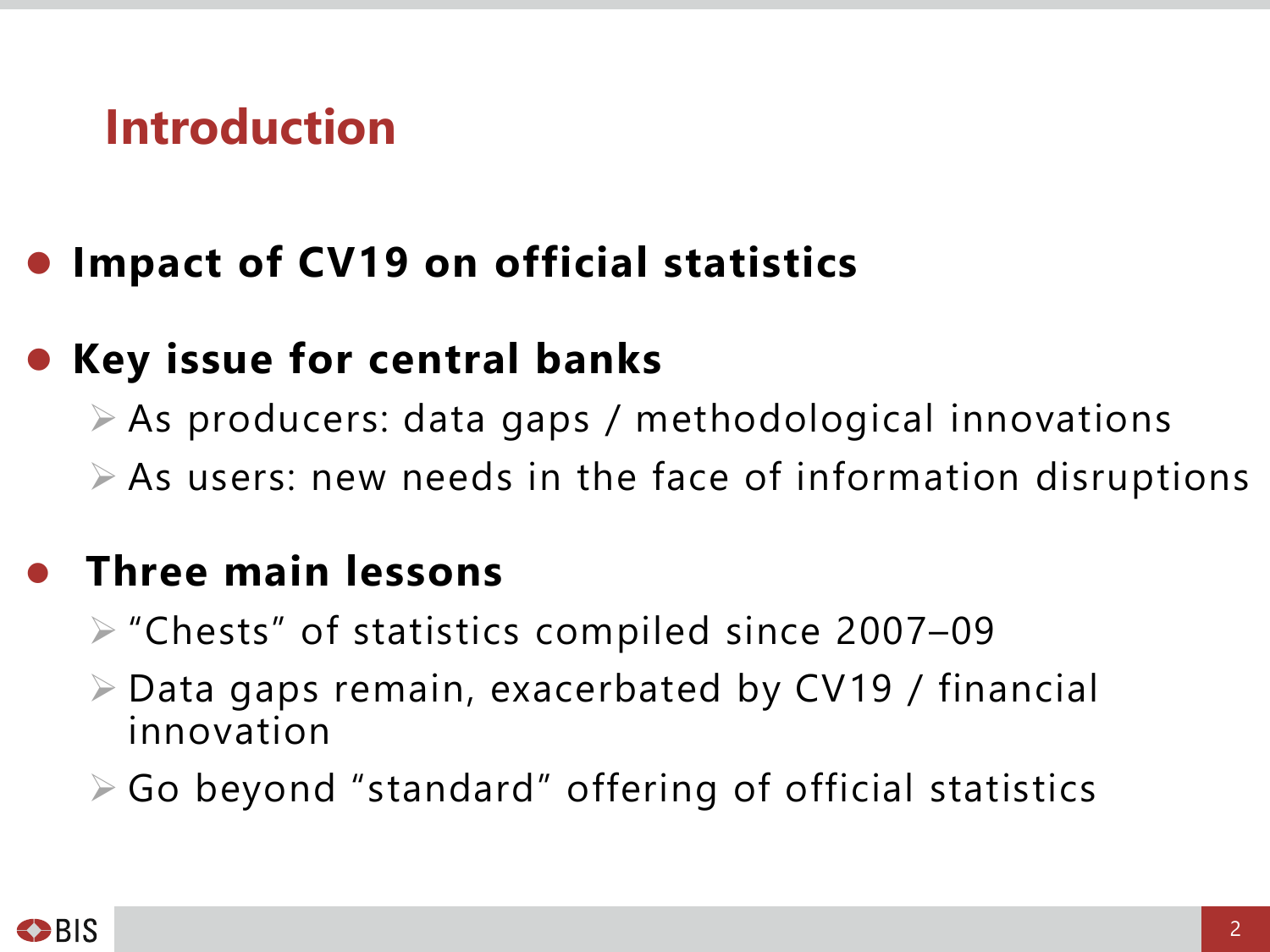## **1. CV19 impact on official statistics: (i) Producers**

## ⚫ **Production disruptions**

- ➢ Statistical darkness: sudden stops / new activities
- $\triangleright$  Multiple challenges during the pandemic: responses rates / physical surveys / closed registers

### ⚫ **Distorted economic variables**

- $\triangleright$  Measurement bias in eg activity / inflation
- ➢ How to disentangle impact of government actions?

## ⚫ **Dilemma for policy makers**

- ➢ Speed and specificity of CV19: call for more data
- ➢ Compilation difficulties & other priorities: relaxation?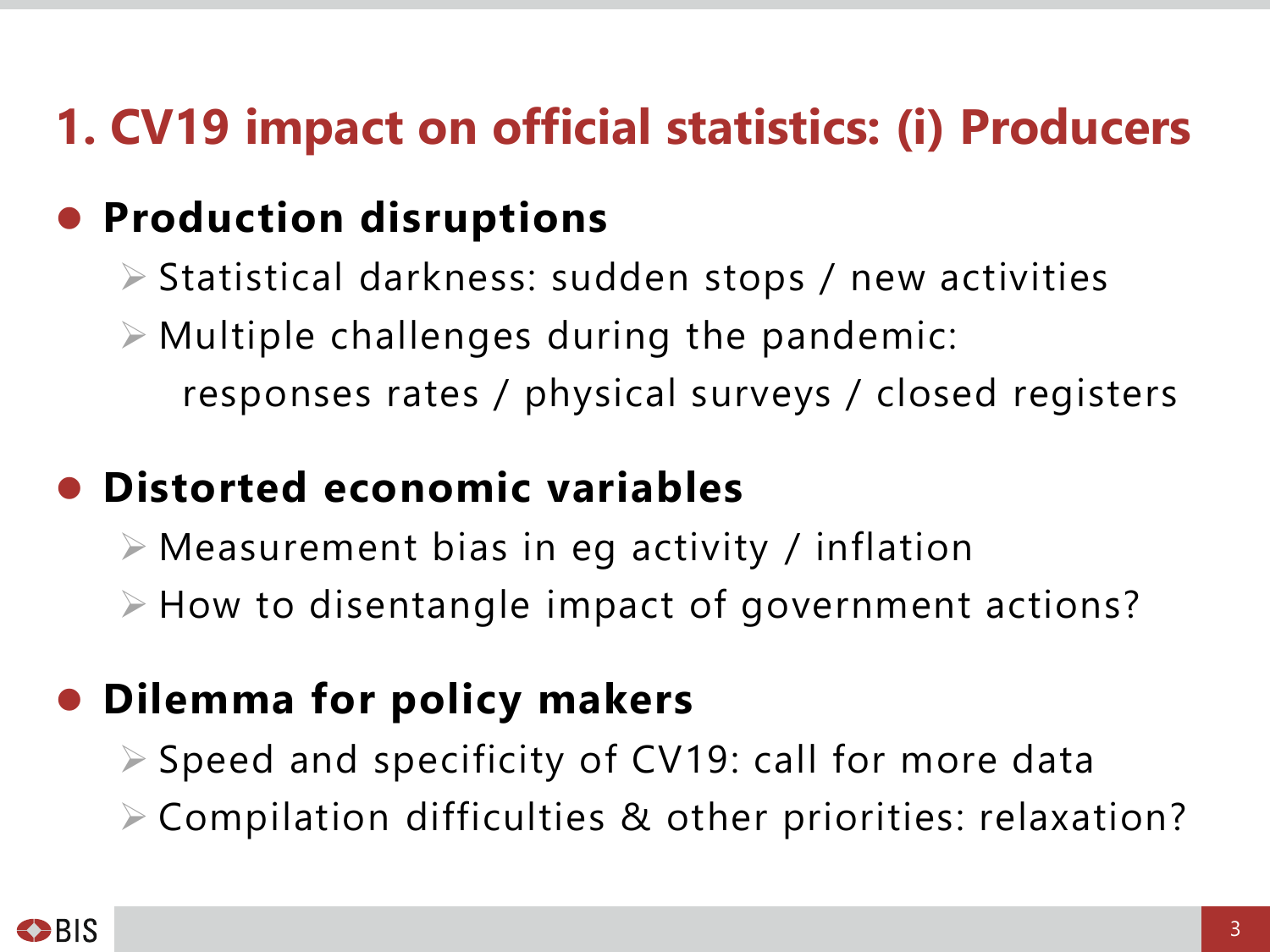## **1. CV19 impact on official statistics: (ii) Users**

## ⚫ **Avoid making "decisions in the dark"**

- ➢ Limited accuracy/availability of indicators
- ➢ New data needs

### ⚫ **Compilation difficulties & delays**

- ➢ Statistics difficult to interpret as CV19 escalated
- ➢ Less comparable across time/countries
- $\triangleright$  Less representative of the economy

## ⚫ **Larger uncertainty and data revisions**

- ➢ Structural shifts, agents' responses to CV19 & policies
- $\triangleright$  Significant revisions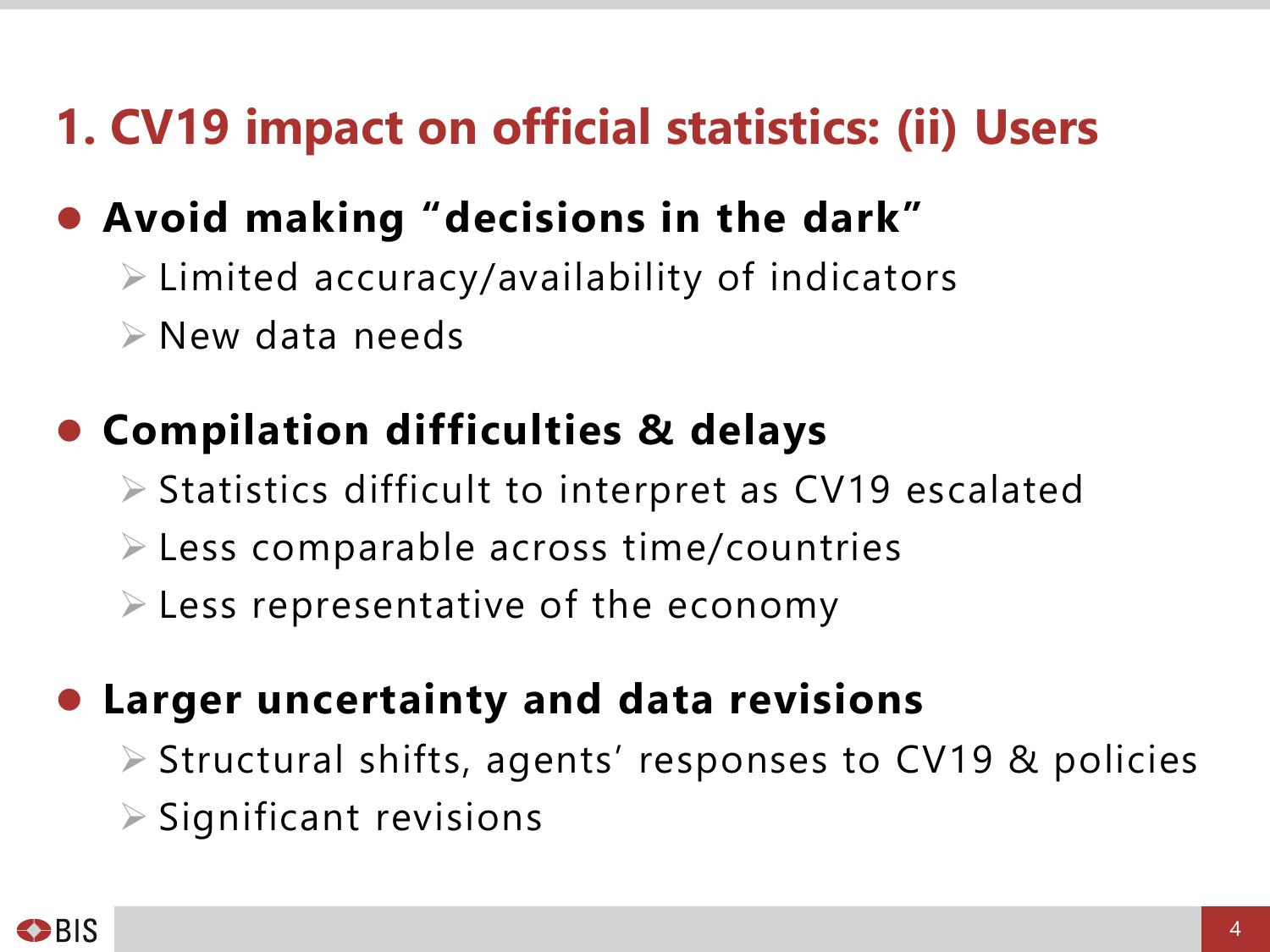## **2. Implications for central bank statistics**

#### ⚫ **CV19 triggered a general review of the statistical function in central banks**

- i. Similar to what happened after 08/09 GFC
- ii. Renewed opportunity to strengthen CBs' statistical role

#### ⚫ **Two areas of interest**

- i. Identifying new data needs brought by the crisis
- ii. Adapting statistical frameworks to ensure the continuous provision of reliable statistics to support policy-making

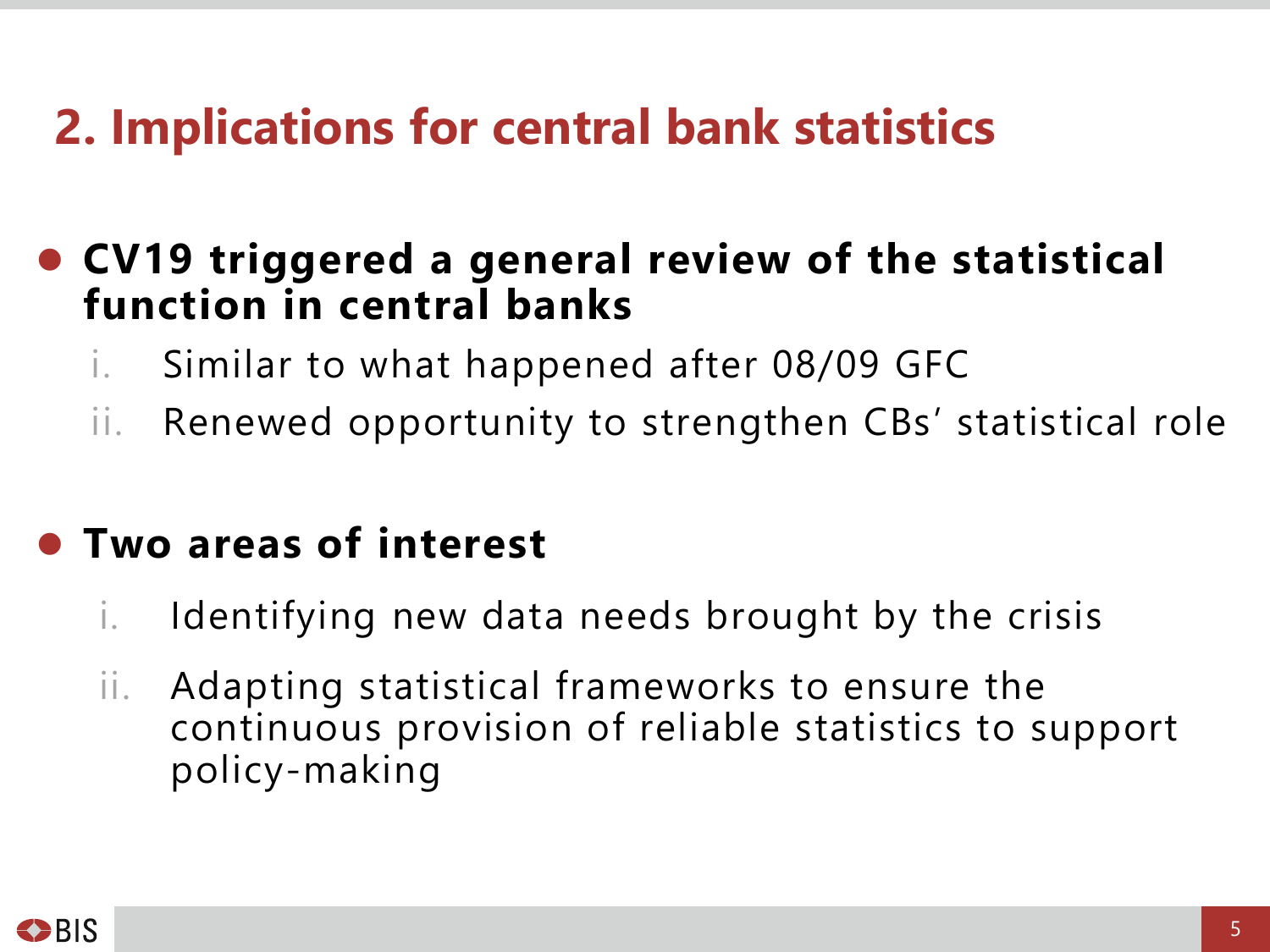## **2. Implications for CB statistics: (i) Data needs**

## ⚫ **Timeliness**

- $\triangleright$  Advance the compilation process
- ➢ Other, more timely indicators / nowcasting
- ➢ Vs lower quality? ensure sound compilation techniques
- ⚫ **Frequency:** weekly, even daily

### ⚫ **New issues not covered by "traditional" apparatus**

- ➢ Better, more granular access to monitor risks
- ➢ Easier implementation of targeted measures
- ➢ Economic resilience

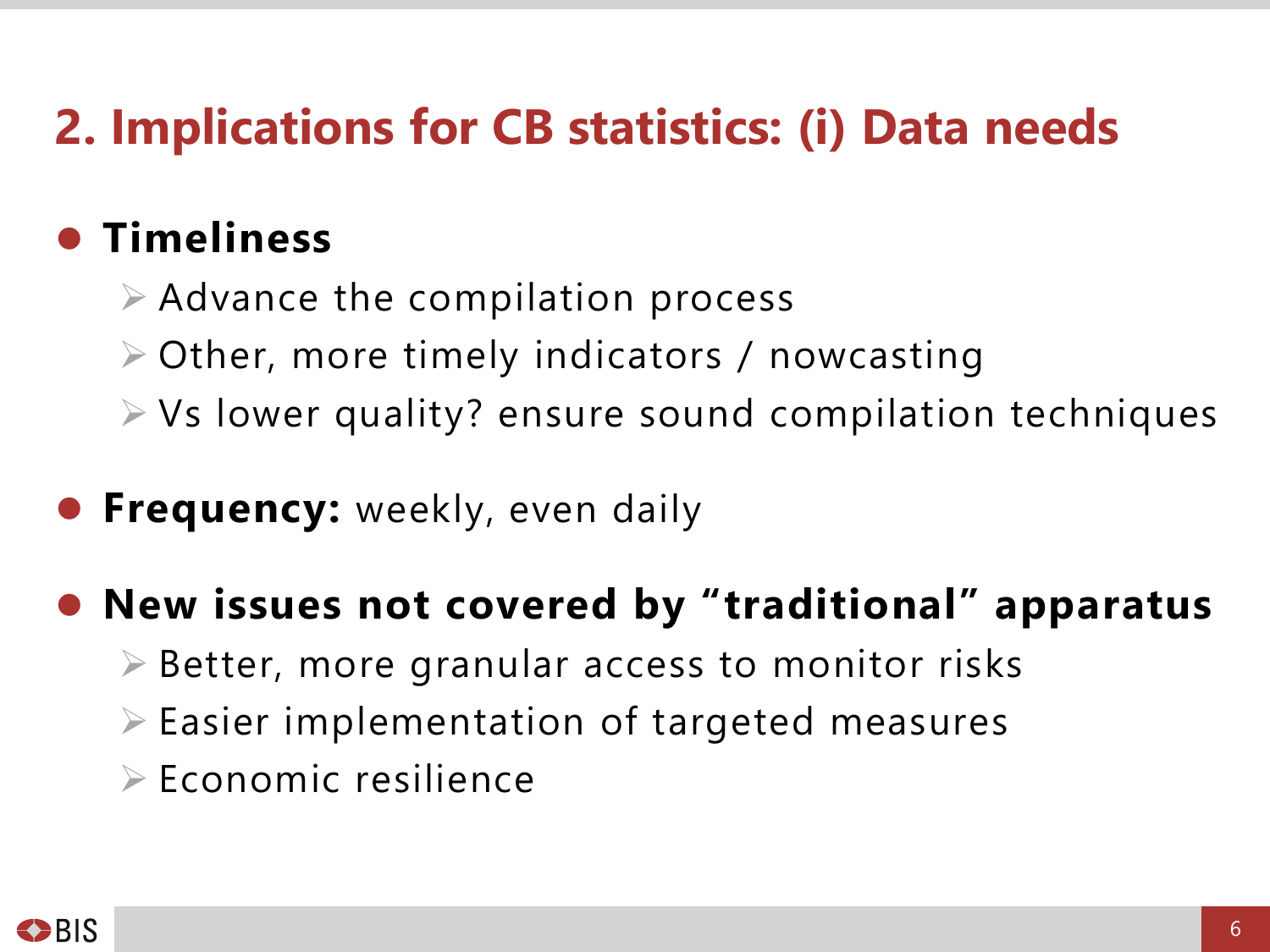# **2. Implications for CB statistics: (ii) Frameworks**

## ⚫ **Revised frameworks to support policy making**

➢ Re-assess CBs' production functions / reorganisation ➢ Focus on 3 points

## **i. Comprehensive economy overview/understanding**

## **ii. Flexibility to address evolving users' needs**

➢ Uncertainty: "think the unthinkable" / avoid complacency

➢ New methodological issues raised by CV19

## **iii. Complementary sources in mainstream frameworks**

- ➢ Integrate alternative input data (eg developing countries)
- ➢ Auxiliary sources as "information buffer" / benchmarking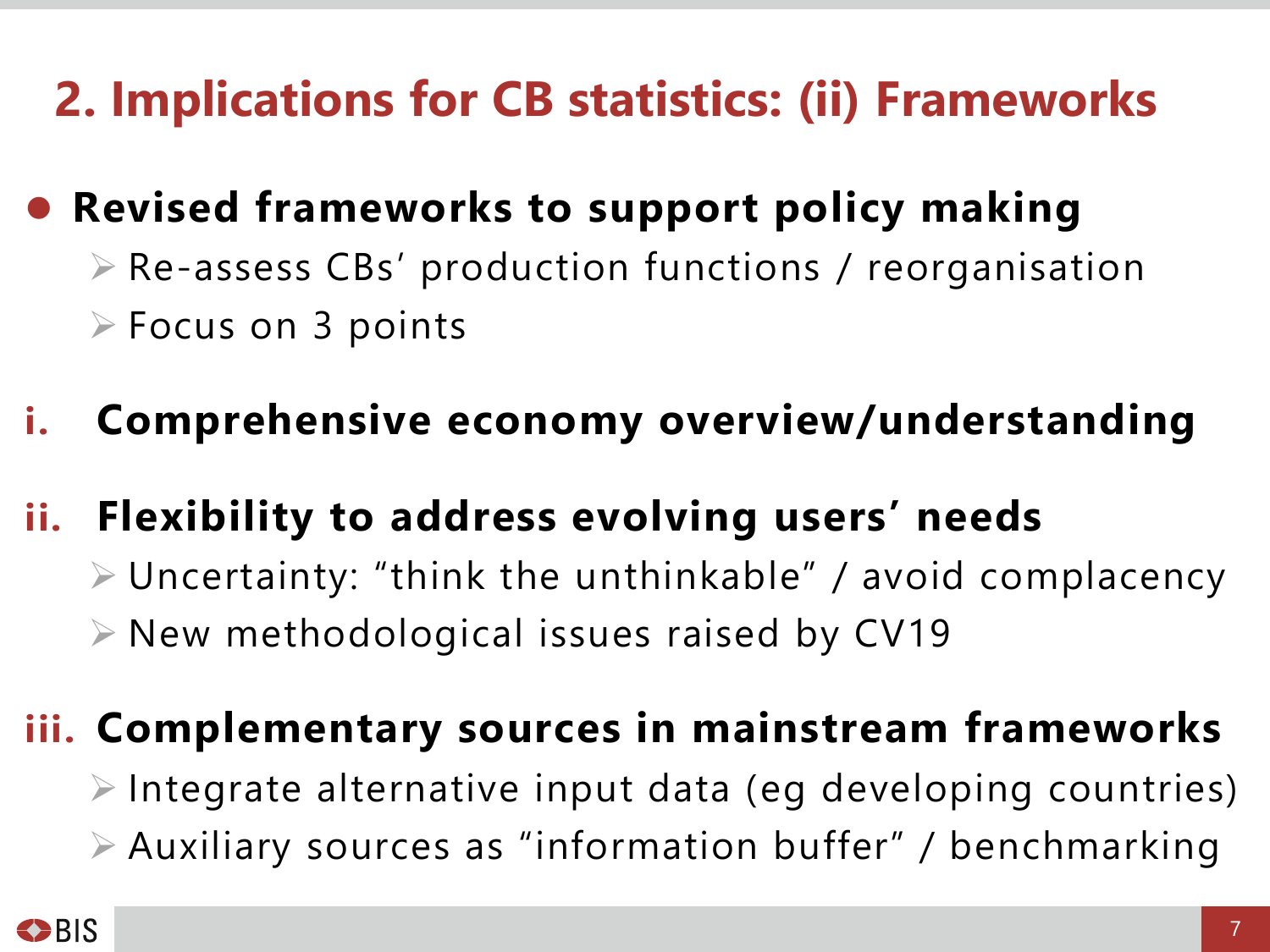## **3. A wake up call for official statistics**

## ⚫ **Dealing with issues neglected for too long**

- i. Make better use of existing data
- ii. Revamp statistical frameworks by leveraging on innovation
- iii. Enhance users' experience with statistics, with a focus on:
	- $\checkmark$  Data sharing
	- ✓Cooperation eg CBs/NSOs (advanced & developing economies)

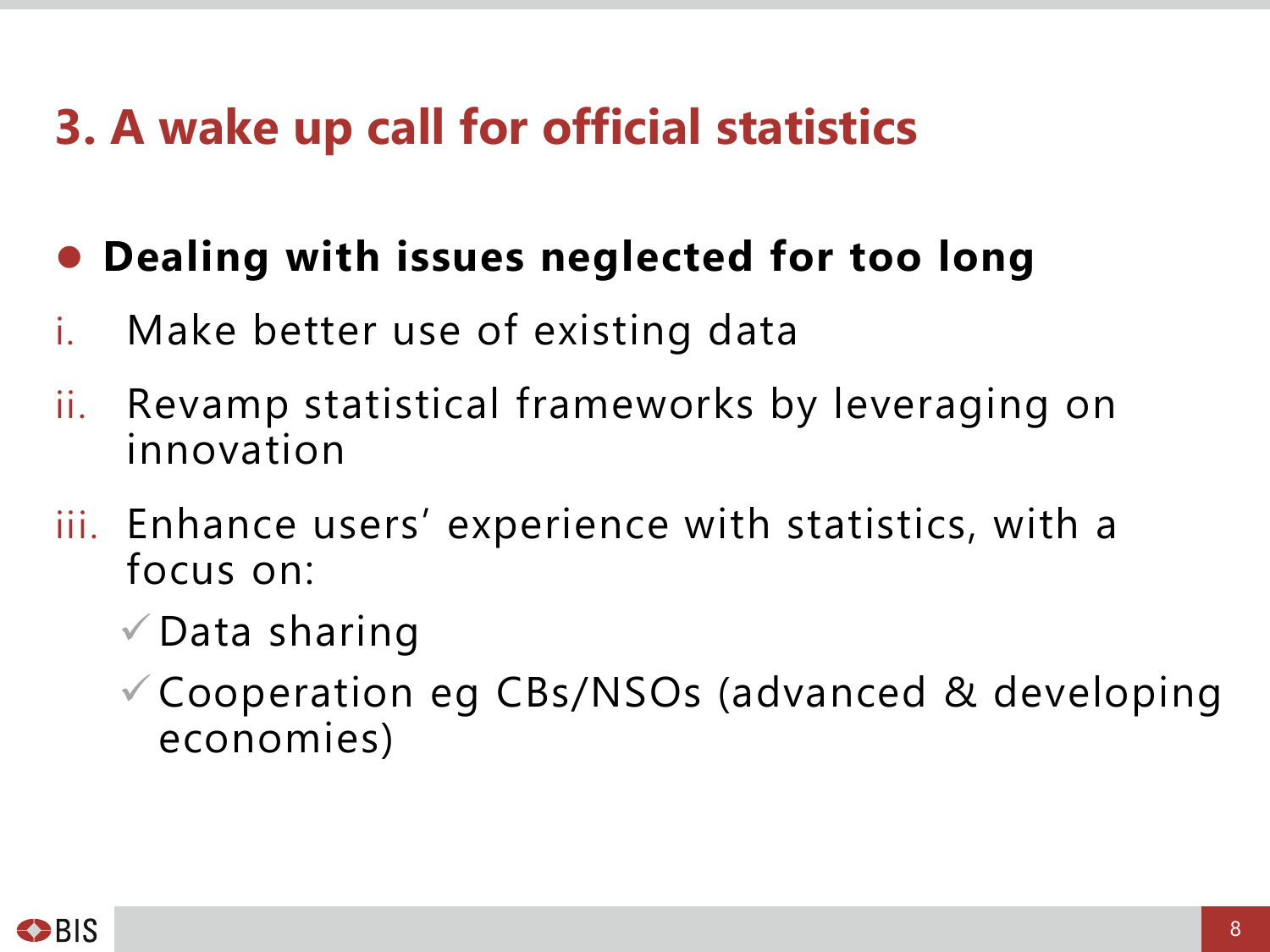## **3. A wake up call: (i) Use existing data**

### ⚫ **Dealing with new developments**

- ➢ Additional data to be collected?
- $\triangleright$  Or fully exploit currently existing datasets?

### ⚫ **CV19: shed light on "alternative" sources**

- ➢ Lockdowns: value of web-based/digital information
- ➢ "Untapped" micro-level/administrative datasets
- ➢ Additional insights
	- eg anecdotal information, "economic intelligence"

### ⚫ **Looking for indicators to assess resilience**

➢ Sustainable development

➢ Well-being issues (eg governance, inequalities)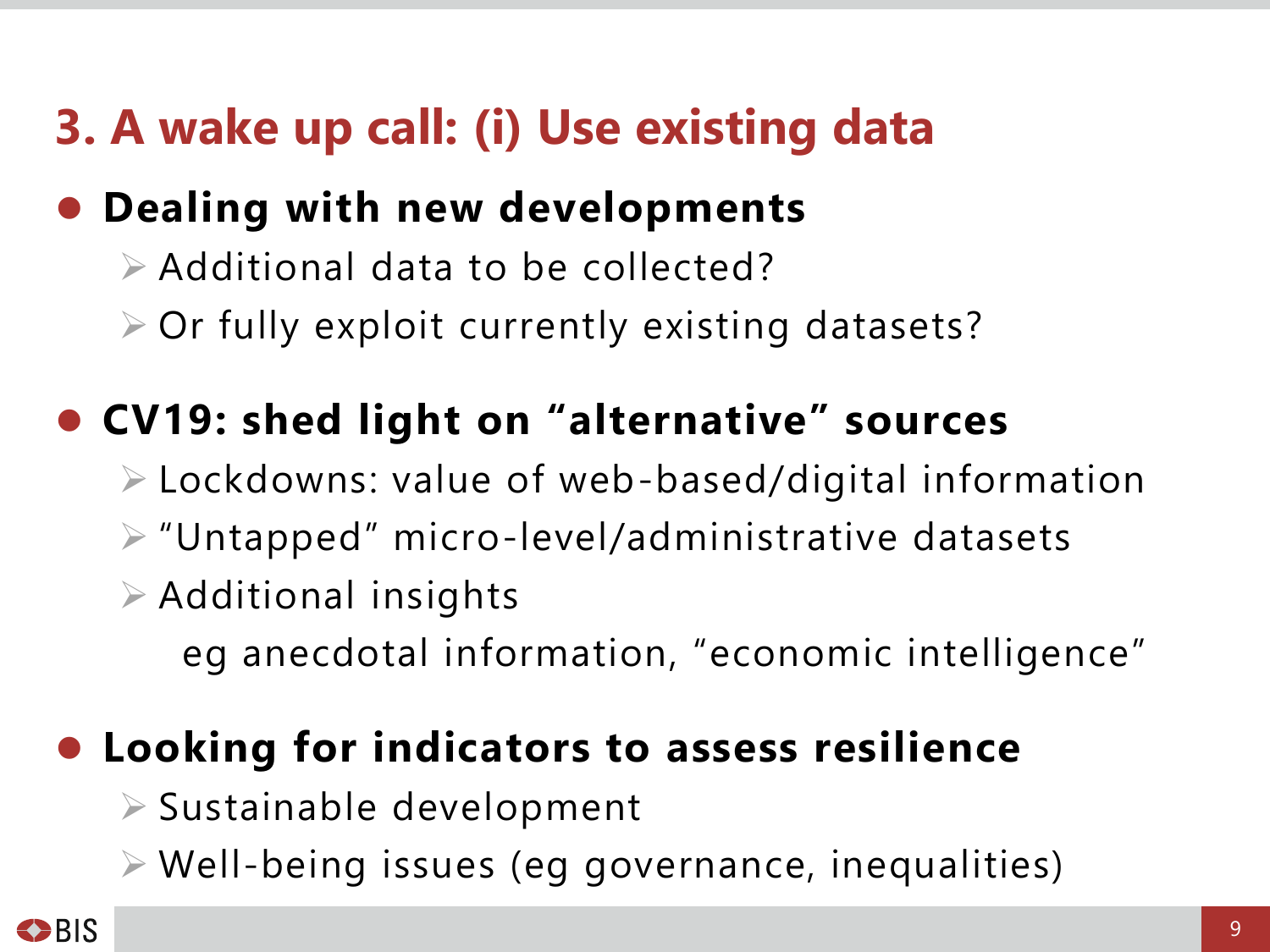## **3. A wake up call: (ii) Leveraging on innovation**

#### ⚫ **Goal: integrating supplementary data in "main stream" measurement frameworks**

- $\triangleright$  Start by enriching the financial accounts framework
- ➢ Develop datasets for the entire target population
- ➢ Online surveys to increase response rate / develop proxies

### ⚫ **Accelerate the production of official statistics**

- ➢ Automated micro/macro linking
- ➢ Compress compilation times, more frequent indicators, reduced revisions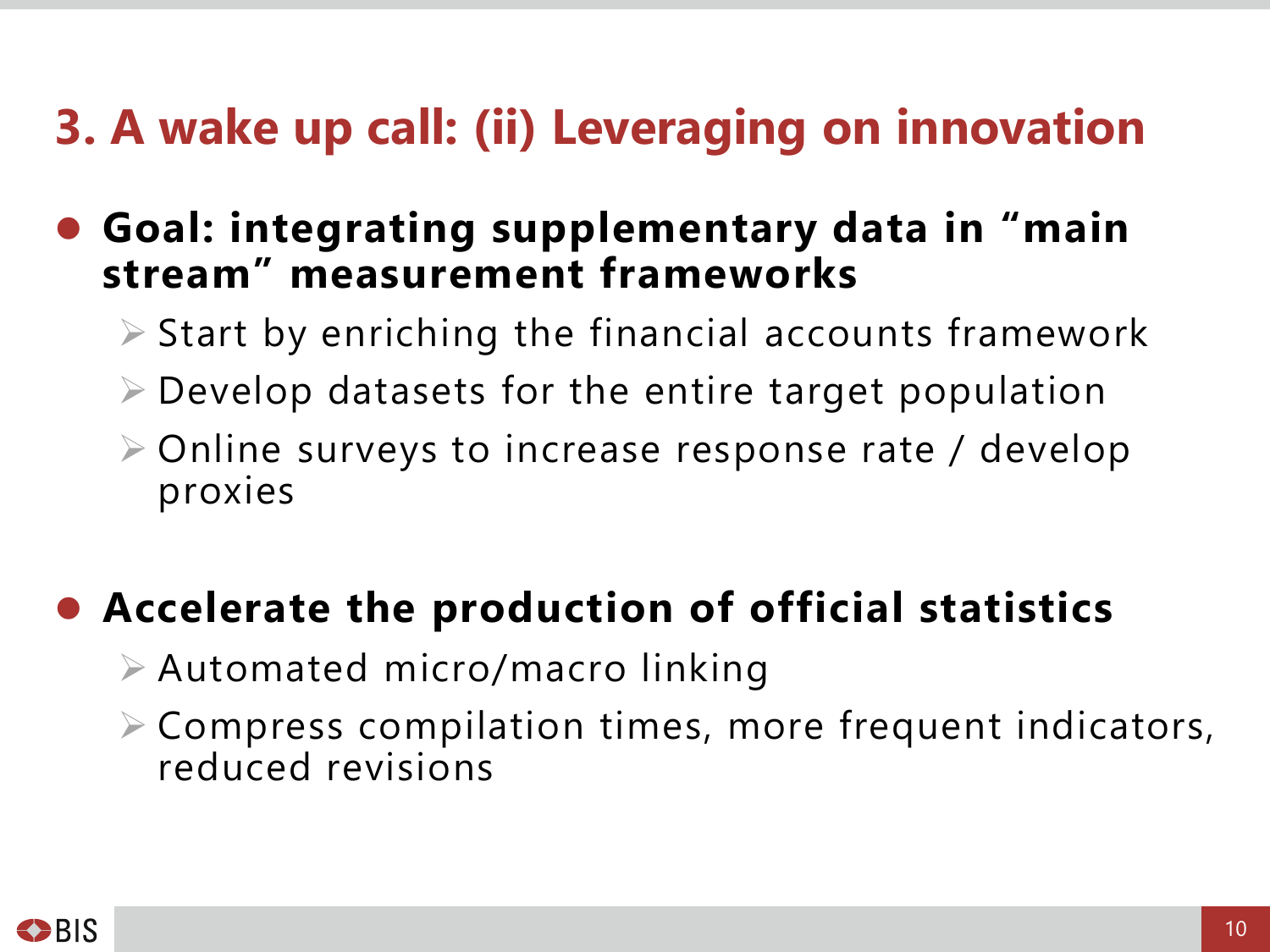# **3. A wake up call: (iii) Improving users' life**

### ⚫ **Opportunity to revisit users' experience with data**

- $\triangleright$  Are statistics used to their full potential?
- $\triangleright$  Are users aware of all data opportunities?
- $\triangleright$  Where should users turn to?

## ⚫ **The starting point: thinking the unthinkable**

➢ Cooperation: exchange on initiatives/experience  $\triangleright$  Develop data sharing

## ⚫ **CV19 response at the international level**

- ➢ Platforms to exchange experience / methodology
- ➢ Improve statistical literacy & data usefulness & user dialogue… part of the key objectives of the IFC!